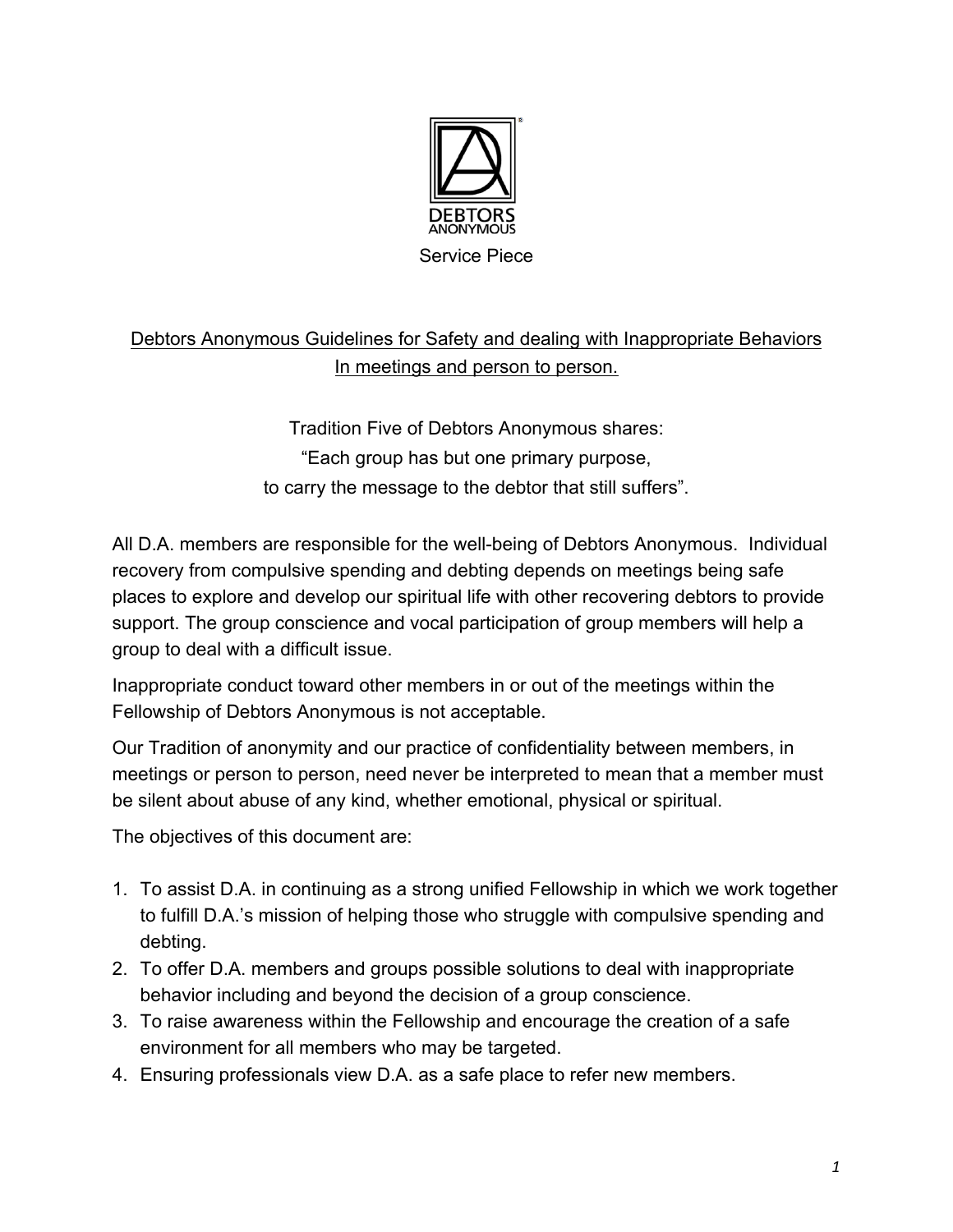## Definitions of Inappropriate Behavior

Discriminatory Harassment is any unwelcome, typically repeated offensive conduct that is directed at an individual because of his/her race, sex, age, finances, disability, religion, national origin, color, genetic information, and/or sexual orientation.

## Sexual Harassment: is unwelcome sexual behavior, which could be expected to make a person feel scared, humiliated or intimidated. Sexual harassment can be physical, verbal or written.

It can include:

- 1. Sexually suggestive behavior, such as leering or staring
- 2. Brushing up against someone and unwanted touching, fondling or hugging
- 3. Suggestive comments or jokes
- 4. Repeated requests to go out and/or requests for sex
- 5. Explicit emails, text messages or posts on social networking sites.
- 6. Sexual assault.

Predatory Behavior from constant requests to borrow money, or obtain free things from a newcomer or another member.

1. When a newcomer arrives at a meeting, it is suggested they should always be taken under the wing of experienced group members who have clear and strong boundaries.

Inappropriate Behavior can cause people to feel unwelcome, scared, discriminated against, excluded, ashamed or harassed. Vulnerable members could be prey to abusive behavior and cannot always be expected to have the knowledge and experience to handle certain situations. These actions could interfere with their personal recovery.

Examples of such behavior might be:

- 1. using vulgar language; shouting or screaming
- 2. aggressive/threatening language or hand gestures, aggressive attitudes
- 3. using bigoted language about any certain group of people
- 4. physical attack
- 5. describing sexual or violent acts in detail
- 6. interrupting another people's sharing.

Possible Solutions: In order to assist members, groups, and service bodies of the Fellowship, the following possible solutions are suggested.